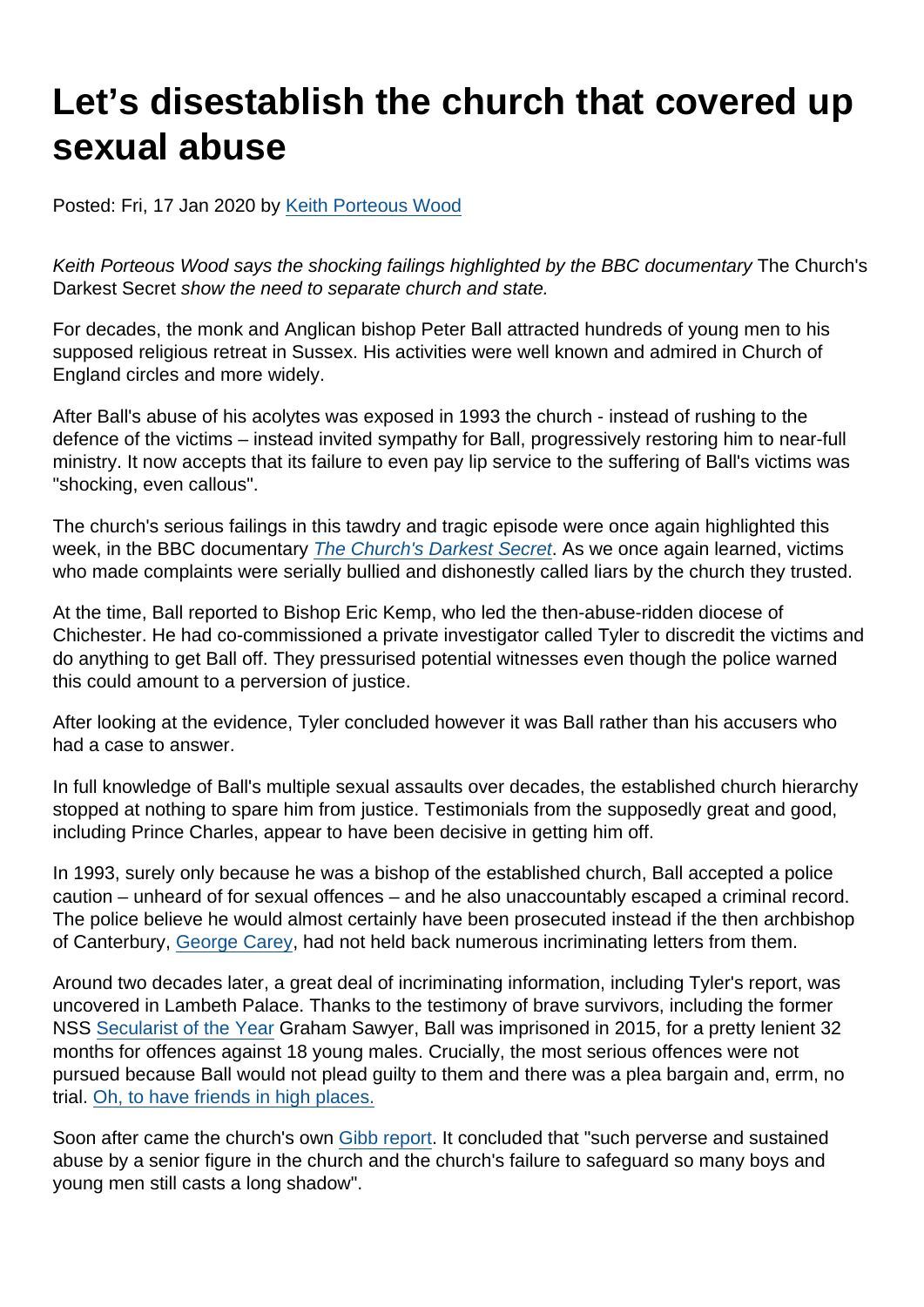In the half century of Ball's abuse Gibb chronicled, only a handful of people emerged with credit and not one was a senior cleric. The heroes were Ball's domestic staff, a chaplain and some other junior clergy. All had sought to protect vulnerable victim Neil Todd. Despite the church knowing that Neil was at significant risk of suicide, the bullying continued and contributed ultimately to him taking his own life.

Then the [Independent Inquiry into Child Sexual Abuse](https://www.iicsa.org.uk/document/anglican-church-case-studies-chichesterpeter-ball-investigation-report) examined this case. The inquiry's sessions with Archbishops Carey and Welby ("I am ashamed and horrified") were unedifying. And the church's in-house insurers – whose commercial duty is to minimise compensation payments - were recalled to be cross-examined further on their previous testimony under oath. Generally, the evasiveness of most church witnesses gave no grounds for confidence that much has changed. Lawyers and victims continue to tell me that the church treats victims appallingly and the settlements they receive from the church, which has at least £15bn in liquid assets, are derisory and insulting.

So vengeful was the church that one of Ball's victims, Graham Sawyer, was denied ordination as a vicar. He only managed to get ordained by emigrating to New Zealand, 20 years ago. Bullying continued for decades and he left his Church of England parish last year for Ireland. He now feels "safe from the eyes of corrupt Church of England officials".

Matt Ineson, a brave yet vulnerable victim of Anglican abuse, has told me that many bishops have selective memories over what they have been told on abuse. Victims are denied justice and systemically treated with contempt; and no action is taken by archbishops under the church's internal disciplinary mechanism over bishops' and archbishops' misfeasance, while massive conflicts of interest are ignored.

As the Church of England is established, these shabby proceedings form part of the law of the land. They should be no longer. The church has demonstrated its inability to learn from its two decades of shame over Ball. It is time for it to be disestablished. The state should not be party to such corruption.

And let's not forget the [purple circle](https://www.secularism.org.uk/opinion/2018/07/anglicanisms-purple-circle-of-bishops-cannot-be-trusted-over-child-abuse) of bishops that see, hear and speak no evil. They protected Ball. Any claim they had to act as moral arbiters for the UK has long been shown up as nonsense. This month the NSS's honorary associate, Lord Taverne QC, will [present a bill](https://www.secularism.org.uk/uploads/briefing-the-bishops-bench-bill.pdf) to remove the bishops' automatic right to sit in our legislature. It's surely high time this became a reality.

The Church's Darkest Secret is currently [available to watch](https://www.bbc.co.uk/iplayer/episodes/m000dbjj/exposed-the-churchs-darkest-secret) on BBC iPlayer.

Image: Peter Ball, screenshot from the show.

Keith Porteous Wood

Keith Porteous Wood is the president (and former executive director) of the National Secular Society. The views expressed in our blogs are those of the author and may not represent the views of the NSS.

### While you're here